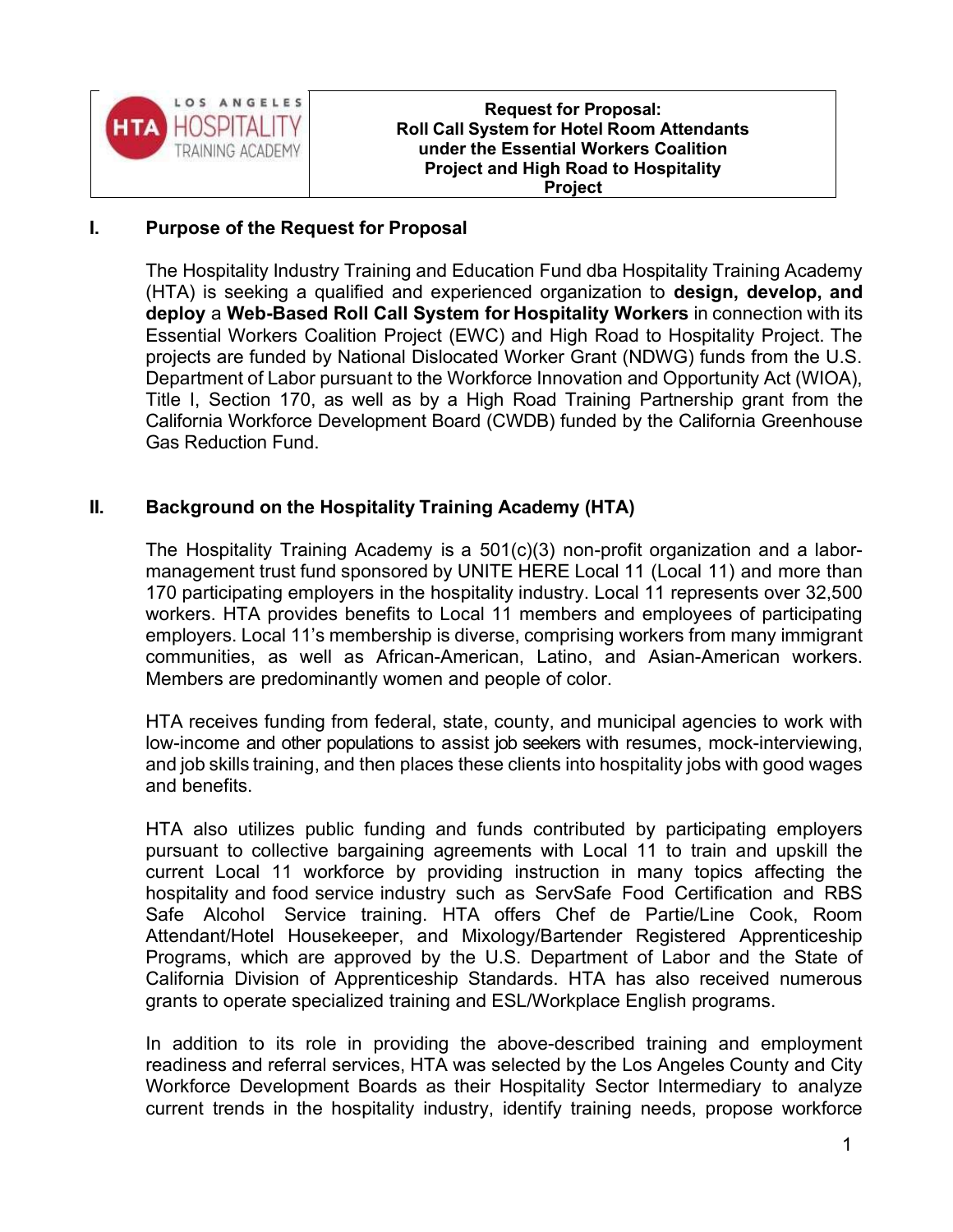solutions, and coordinate with the workforce development system and sector-based partnerships.

For more information on the HTA, visit www.LAHTA.org.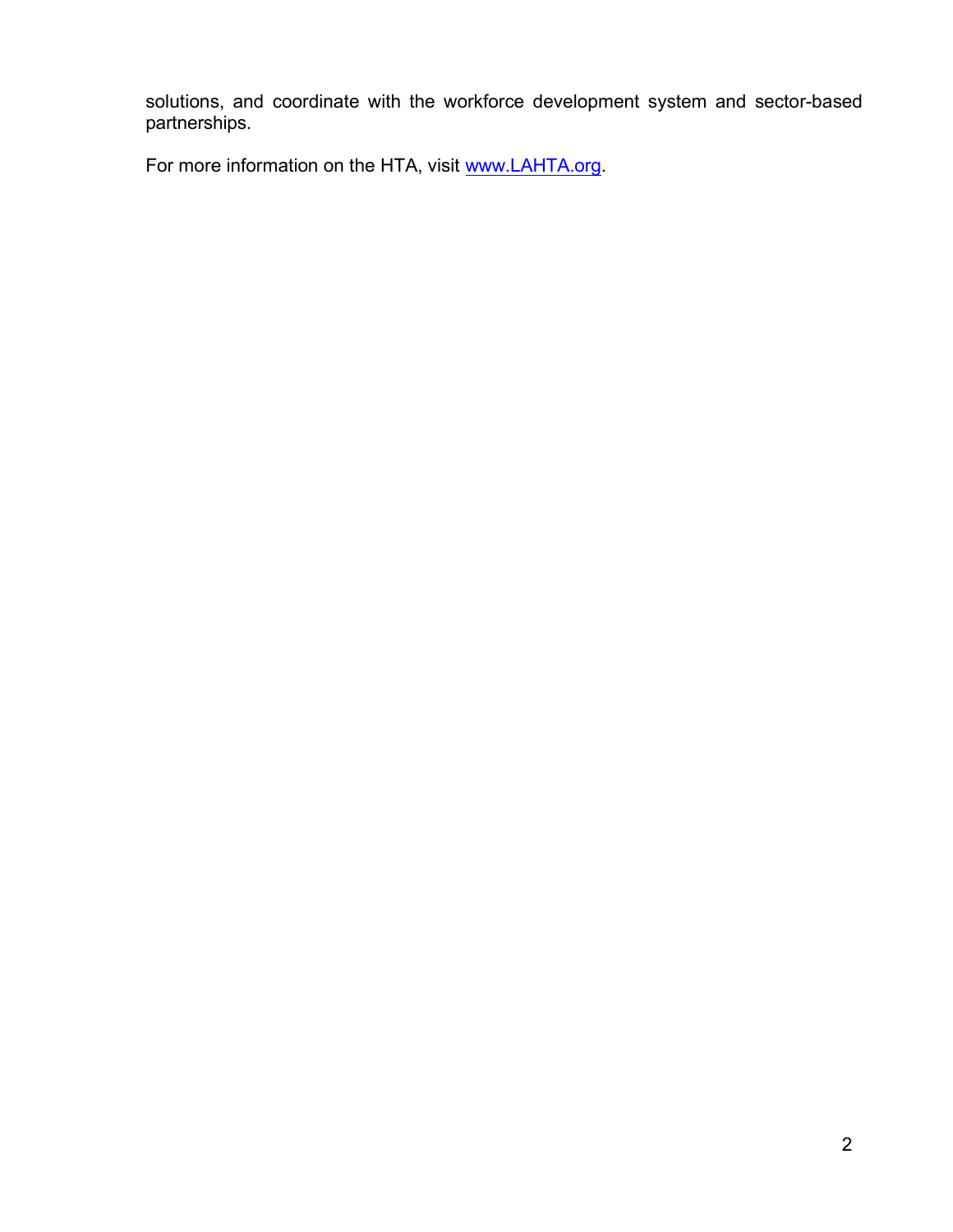### III. Background on HTA's Essential Workers Coalition and High Road to Hospitality Projects

In June 2021, the Employment and Training Administration of the U.S. Department of Labor announced the availability of approximately \$43 million for Comprehensive and Accessible Reemployment through Equitable Employment Recovery (CAREER) National Dislocated Worker Grants to connect job seekers to employment as the economy recovers from the impacts of the COVID-19 pandemic." HTA was one of several organizations that received a CAREER grant award as the result of a competitive bid process.

In July 2020, the CWDB announced the availability of funds as part of California Climate Investments, a statewide initiative that puts billions of cap-and-trade dollars to work reducing greenhouse gas emissions, strengthening the economy, and improving public health and the environment, particularly in disadvantaged communities. HTA was awarded a grant award for its "High Road to Hospitality version 3.0" Project, as a result of a competitive bid process.

Under HTA's Essential Workers Coalition ("EWC") Project, it will develop, implement, and test systems that hold significant potential for achieving progress in meeting the goals of increasing and improving employment opportunities for dislocated workers. Among its goals are strategies that do the following: create career pathway on-ramps for dislocated essential workers; further improve the career prospects of those workers; and provide increased support for the recruitment, hiring, and training needs of essential dislocated workers. One of the objectives of the Project is to develop technology-based platforms to increase outreach and employment opportunities for larger numbers of dislocated essential workers and job seekers and incorporate digital learning platforms built to serve essential workers.

Under the HTA's High Road to Hospitality Project version 3.0, the HTA builds on past program successes to promote a low-carbon economy, including integration of public transportation directions into our hospitality worker roll call system.

### IV. Background on the Project's Planned Roll Call System for Hospitality **Workers**

Hospitality workers at union-represented hotels make self-sustaining wages. However, because occupancy rates vary throughout the year, some newly-hired workers experience periods where they are scheduled just a few hours per week or not at all. This creates income insecurity and financial hardships. To promote equity and stability for these workers, HTA will implement a Roll Call System for dislocated and new hospitality workers that enables those who sign up for the program to bid for shifts at union hotels when staff is needed. As a requirement to sign up for the Roll Call System, workers would agree to participate, if required, in HTA-administered Environmental Health and Safety, Customer Service, and Hotel Logistics courses. Hotel room attendants and other hospitality workers would have the opportunity to gain more work hours, thereby ensuring a stable income.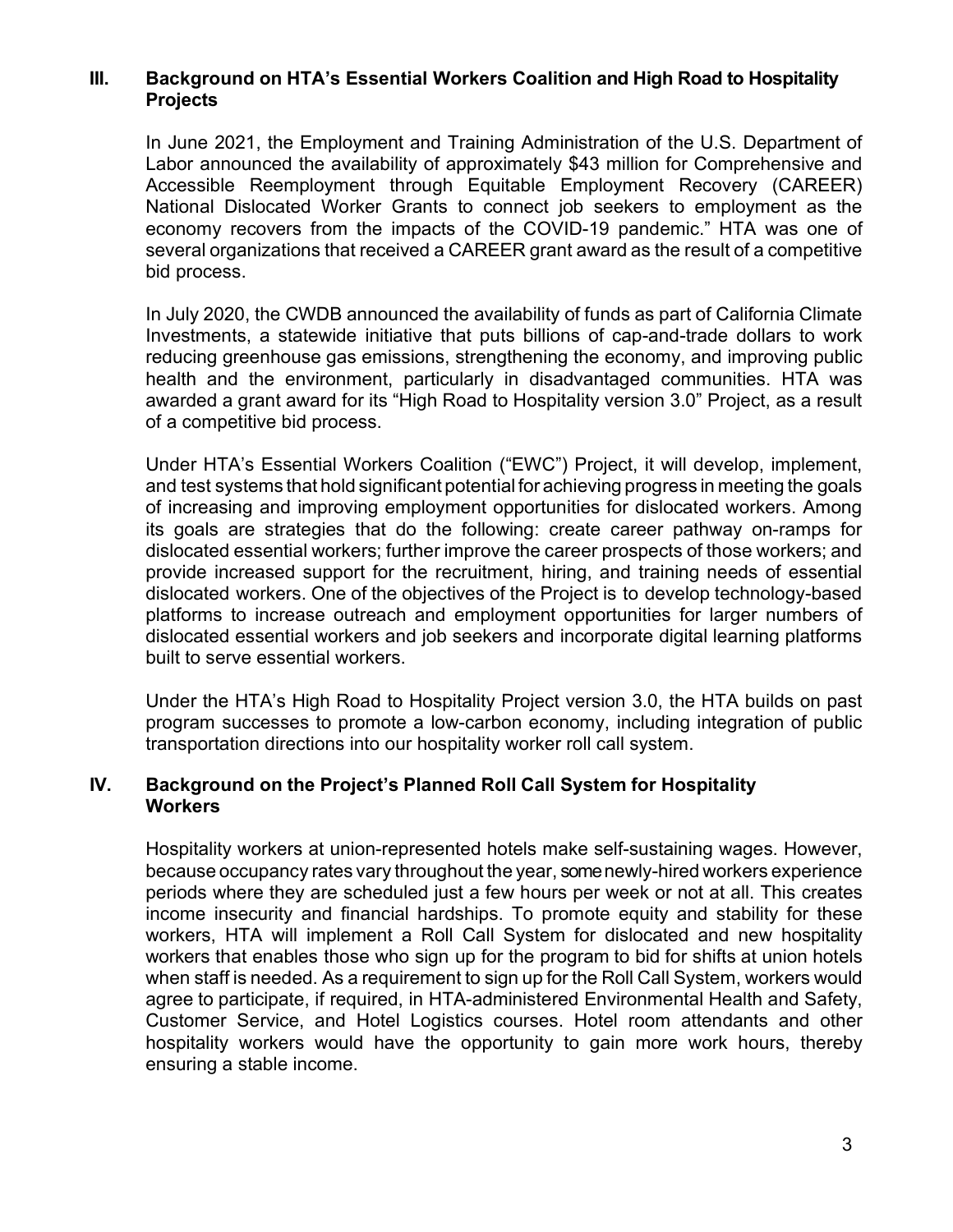## V. Services Sought under this RFP

HTA is seeking a qualified and experienced organization to design, develop, and deploy a web-based Roll Call System for hospitality workers that will also track workers' qualifications, trainings, and credentials attained.

The Roll Call System project for which the HTA is seeking proposals will include the following four (4) services:

## A. Design and Develop a Web-Based System to Manage Roll Call Processing and track workers' qualifications, trainings, and credentials

The Roll Call system must be accessible from both web-based and mobile platforms. The bidder must design a database, and a responsive design website interface supported by the latest versions of popular mobile web browsers on iOS and Android. The Roll Call System must be customizable for future adjustments as the scope of the users/project expands. It may include, at minimum, the following features:

- Enable employers to post available jobs and workers to bid for them online and via smartphones.
- Process the matching of available jobs and interested workers periodically at specified times.
- Ensure that the matching process follows rules/logic, including but not limited to the following factors: availability scheduling, overtime controls, qualifications, restrictions, seniority controls, work opportunities, collective bargaining agreements, and operational needs.
- Include employer-user, employee-user and administrator-user functionalities.
- Provide ability for administrators to post, modify, and customize content.
- Provide roll call processing, assignment confirmations, and texting capabilities.
- Include security and reporting functions.
- Post content in English and Spanish (HTA will provide the content in Spanish).
- Include user-friendly interface designs accommodating users with limited English proficiency.
- Track workers' qualifications, credentials attained, and trainings taken at the HTA.
- Pull data from Salesforce for the above-mentioned qualifications, credentials, and trainings.
- Ensure a life span of a minimum of 3 years.
- Include a linkage to public transport directions for the participant's home address to the worksite and from the worksite to the participant's address. \*\*Please breakdown the cost of this element separately from the rest of the work in your proposal.\*\*

## B. Deploy the New Website on a Hosting Server along with Supporting Functions

- Determine best web server for desired functionality.
- Server must handle at least 500 simultaneous users.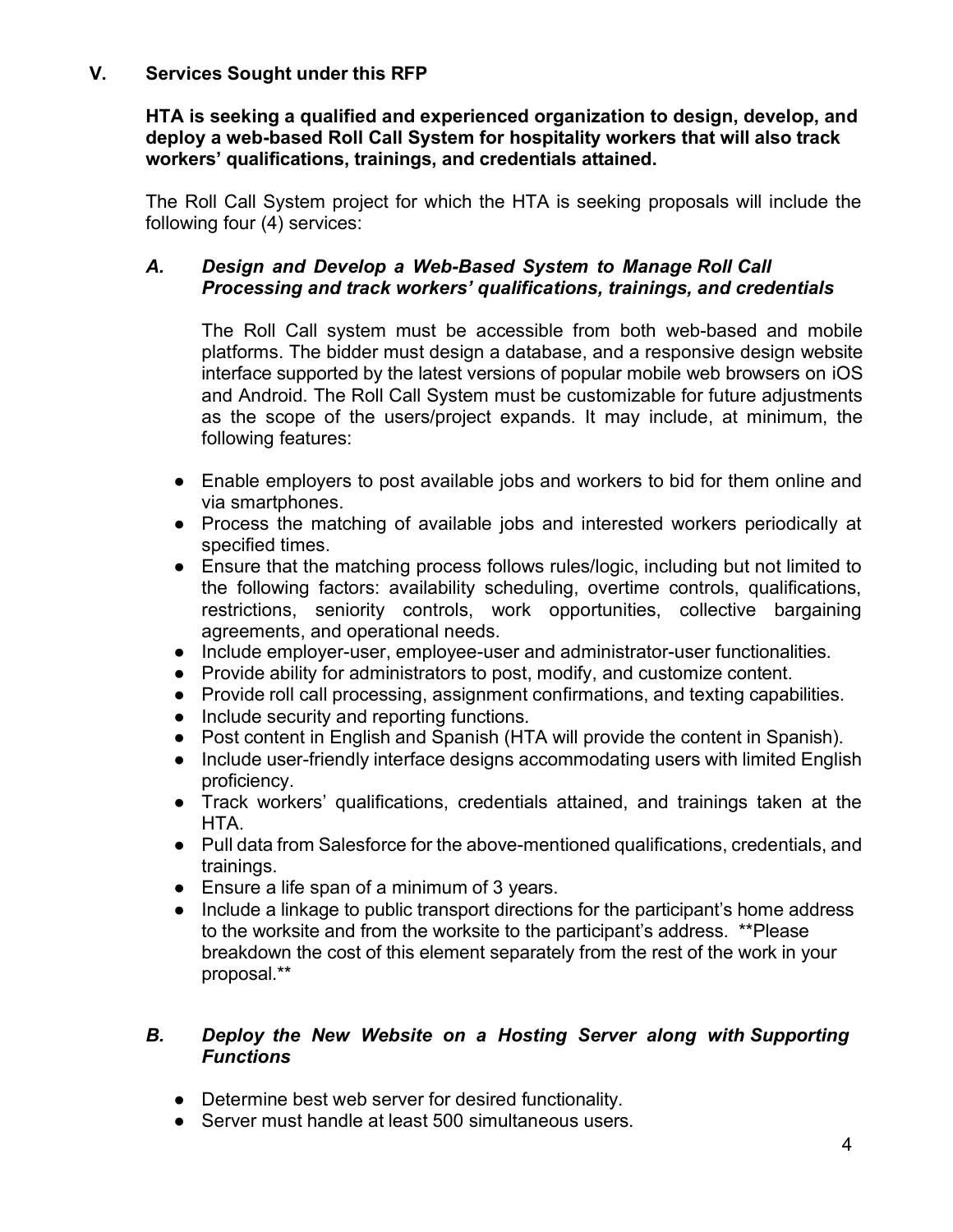- Perform all required functions to deploy the application and database to the web server.
- Provide analytics and reporting functionalities, such as website traffic monitoring services.

# C. Provide Training Support for Successful Launch of the Roll Call System

- Provide a full-day, in-person, and in-depth training of the website for at least 2 system administrator employees.
- Provide at least one basic user training in a group environment.
- Provide an operations manual.
- Develop training materials for system administrators, employers, and employees.

## D. Deliver Customer Service/Trouble Shooting Support for 150 Days Following Successful Launch of the Roll Call System

- Provide customer service/trouble shooting support for 150 days to handle any bugs, fixes, or adjustments that are needed.
- Participate in weekly calls, as needed, to identify any issues and address user adoption, system maintenance, and ongoing training.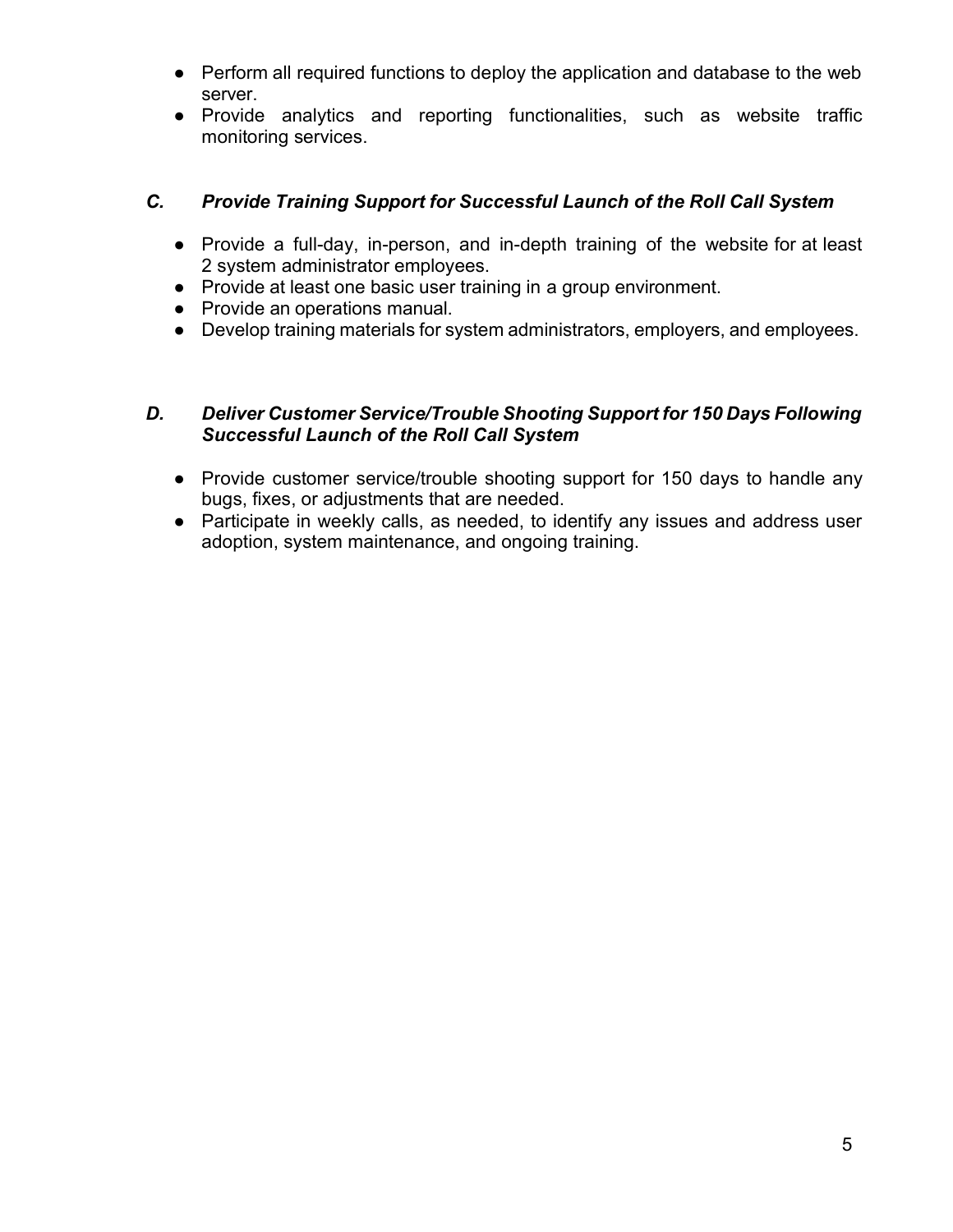### VI. Procurement Requirements

The RFP follows federal requirements, as well as State of California requirements, for soliciting professional services of the type sought herein utilizing WIOA funds. Such requirements can be found in:

- WIOA (Public Law 113-128); and
- Title 2 Code of Federal Regulations (CFR) Part 200: "Uniform Administrative Requirements, Cost Principles, and Audit Requirements for Federal Awards" (Uniform Guidance).

### VII. Eligible Bidders

Public or private organizations are eligible to submit proposals in response to this RFP. The successful bidder will be a vendor to the HTA and must meet the following criteria:

- Is a dealer, distributor, merchant, or other seller providing goods or services that are required for the conduct of this project;
- Provides the goods and services within normal business operations;
- Provides similar goods and services to many different purchasers;
- Operates in competitive environment; and
- Work performed on this contract, including both the development of the website and its upkeep, must be done by persons who reside in the United States and are consistently available telephonically, via Zoom or similar platform, or via email, during the hours of 9:00 a.m. to 5:00 p.m., Pacific Time.

Respondents must have experience and a proven track record of success providing services substantially similar to those sought through this RFP. The successful bidder must be available for 2 in-person meetings, at its expense, at HTA: one initial planning meeting and one in-depth training near launch point.

## VIII. Proposal Evaluation Factors

Proposals will be reviewed by an evaluation team, which will assign a score to each proposal in accordance with the following criteria:

| <b>Evaluation Criteria</b>                               | Weight |
|----------------------------------------------------------|--------|
| Price                                                    | 40%    |
| Experience with similar project(s)<br>and qualifications | 40%    |
| Ability to deliver within the<br>Timeframe               | 20%    |

### IX. Award and Contract

HTA will enter into a contract with the successful bidder that will specify all services to be provided, associated costs and fees to be paid to the contractor in connection with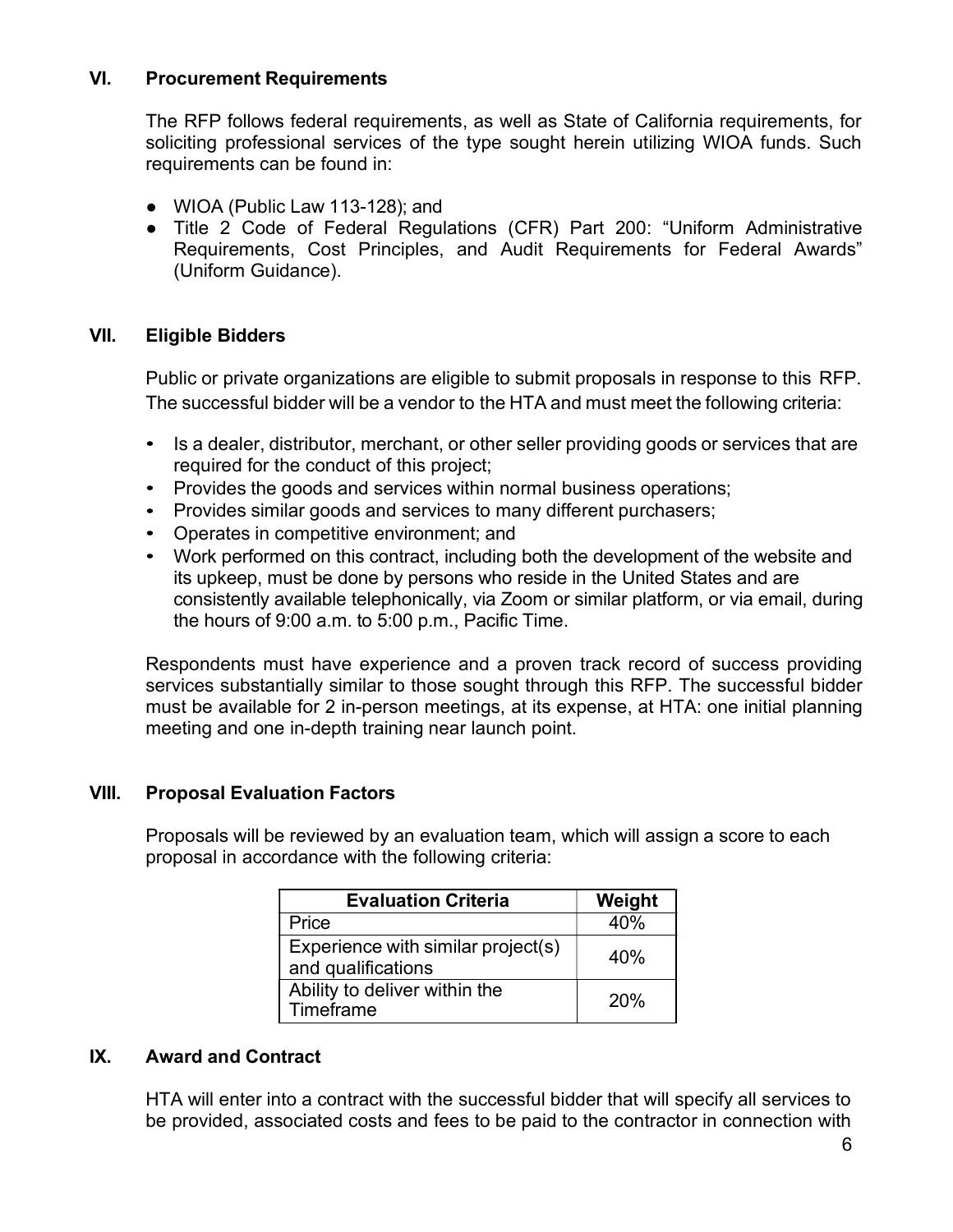the delivery of services, and timeframes for the delivery of services and completion of work.

The contractor must bid to provide all services requested in this RFP. The award will be made to a single entity able to deliver all requested services. Approximately \$49,000 is available for the Project. All costs to successfully run the Roll Call System for the first year, including the hosting cost for year one, must be included in the proposed fixed fees. However, as indicated above, the successful bidder will be selected based on the cost/price proposed along with its experience and capability.

The estimated contract term will be October 3, 2022 through October 2, 2023.

The decision of the final award for the contract will be made by the HTA Board of Trustees.

### X. RFP and Service Delivery Timeline.

HTA's timeline for this RFP and the delivery of services is as follows:

| Release of RFP                                                   | 6/9/2022   |
|------------------------------------------------------------------|------------|
| Last opportunity for bidders to submit questions regarding       | 6/29/2022  |
| the RFP                                                          |            |
| Proposals in response to RFP due                                 | 7/15/2022  |
| Award announced                                                  | 7/29/2022  |
| Appeals due                                                      | 8/26/2022  |
| Appeals process completed                                        | 9/10/2022  |
| Contract executed with successful bidder                         | 10/3/2022  |
| Discovery and planning completed                                 | 10/24/2022 |
| Roll Call system completed (Service A)                           | 2/13/2023  |
| Deploy website(Service B)                                        | 2/13/2023  |
| Provide System Training (Service C)                              | 2/20/2023  |
| 150-Days Post Launch troubleshooting period begins               | 2/20/2023  |
| (Services D)                                                     |            |
| 150-Days Post Launch troubleshooting period ends<br>(Services D) | 8/17/2023  |

Please note that HTA expects that the Roll Call System website will be deployed and able to perform the full array of the Roll Call functions no later than 4 months after contract execution.

### XI. Request for Proposal Response Package

An RFP response package will consist of:

- 1. A completed and signed **Proposal Cover Page** (Exhibit 1);
- 2. Proposal Narrative (Exhibit 2);
- 3. Proposed Fixed Fees (Exhibit 3); and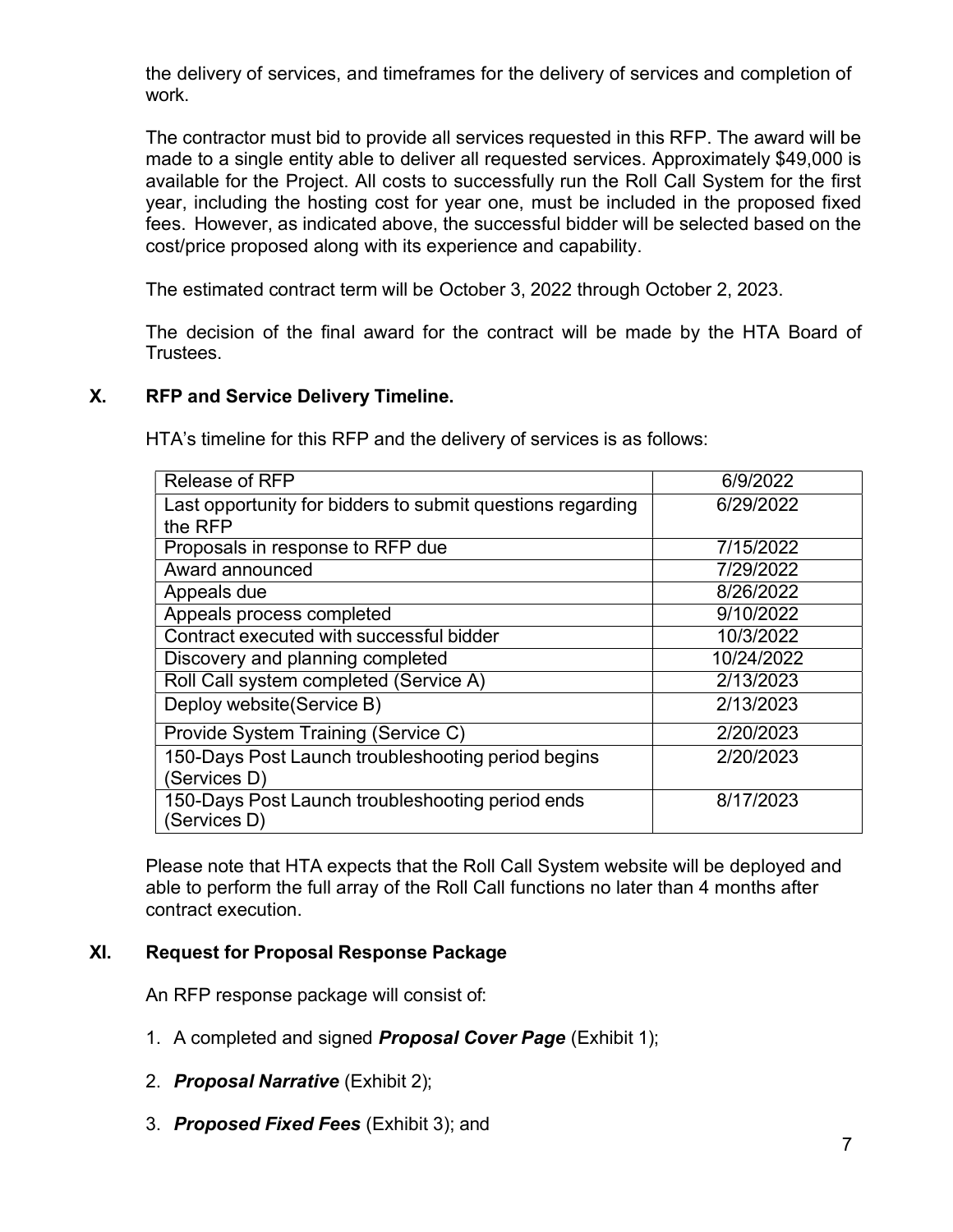4. References (Exhibit 4).

### XII. Submission of Proposals

Responses to this Request for Proposal are due no later than 5:00 p.m. (Pacific) on July 15, 2022. Late applications will not be accepted.

Responses must be submitted by email, using the templates/forms provided herein. Bidders must email proposal response packages to Sean Glynn, HTA Program Manager at Sean. Glynn@LAHTA.org. Receipt of proposals will be acknowledged by email.

## XIII. Questions Regarding this Request for Proposal

Questions regarding this Request for Proposal should be directed by email to Sean Glynn, HTA Program Manager at Sean.Glynn@LAHTA.org. Any questions posed will become part of an "RFP Question and Answer" document, which will be updated twice weekly during the open bid period. Bidders interested in receiving the "Question and Answer" document each time it is updated, should email Sean. Glynn@lahta.org, using the subject line "Add to RFP Q and A Recipient List." Sean Glynn can also be reached at 213-952-6186.

### XIV. Appeals Process

The successful bidder will be announced by HTA on July 29, 2022. Following the announcement, other bidders may file an appeal. Bidders may appeal procedural issues only.

Appeal inquiries should be directed by email to Adine Forman, HTA Executive Director, at Adine.Forman@LAHTA.org. All appeals are due no later than 5:00 p.m. (Pacific) on August 26, 2022.

To file an appeal, applicants must submit it in writing and identify the specific reason(s) for the appeal. Written appeals shall not be more than 1 page, single-spaced with oneinch margins and a 12-point Arial font.

Written appeals must include the following information:

- 1. The entity name, contact name, email, telephone number, and the address of the proposer; and
- 2. Detailed statement for appeal.

Written appeals may not include any new or additional information that was not submitted with the original proposal. Only one appeal per proposal will be permitted. All appeals will be reviewed by the HTA Board of Trustees. The HTA Board shall be provided with a copy of the RFP and the appeal. The review of the appeal will be communicated no later than September 10, 2022. The decision of the HTA Board shall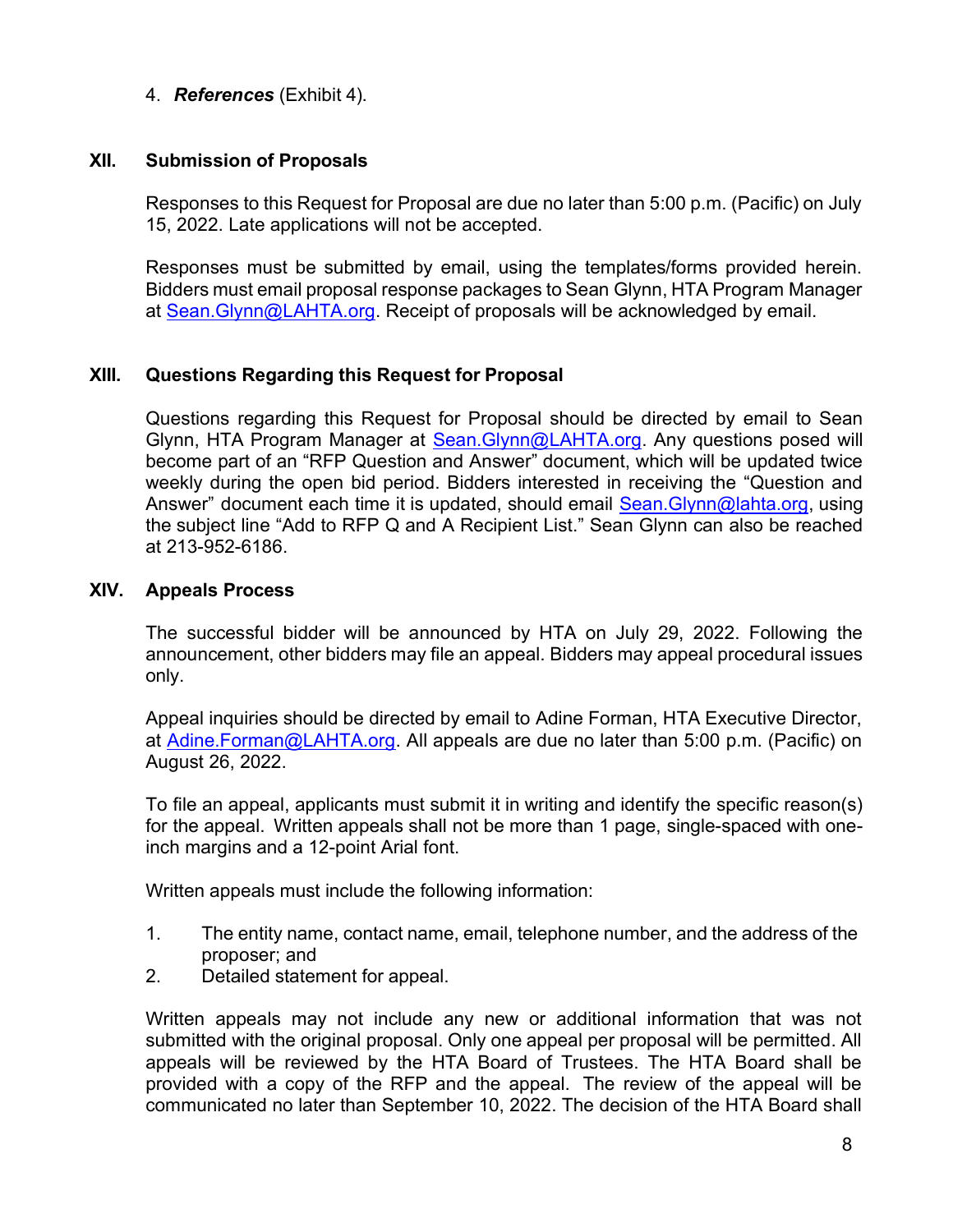be final.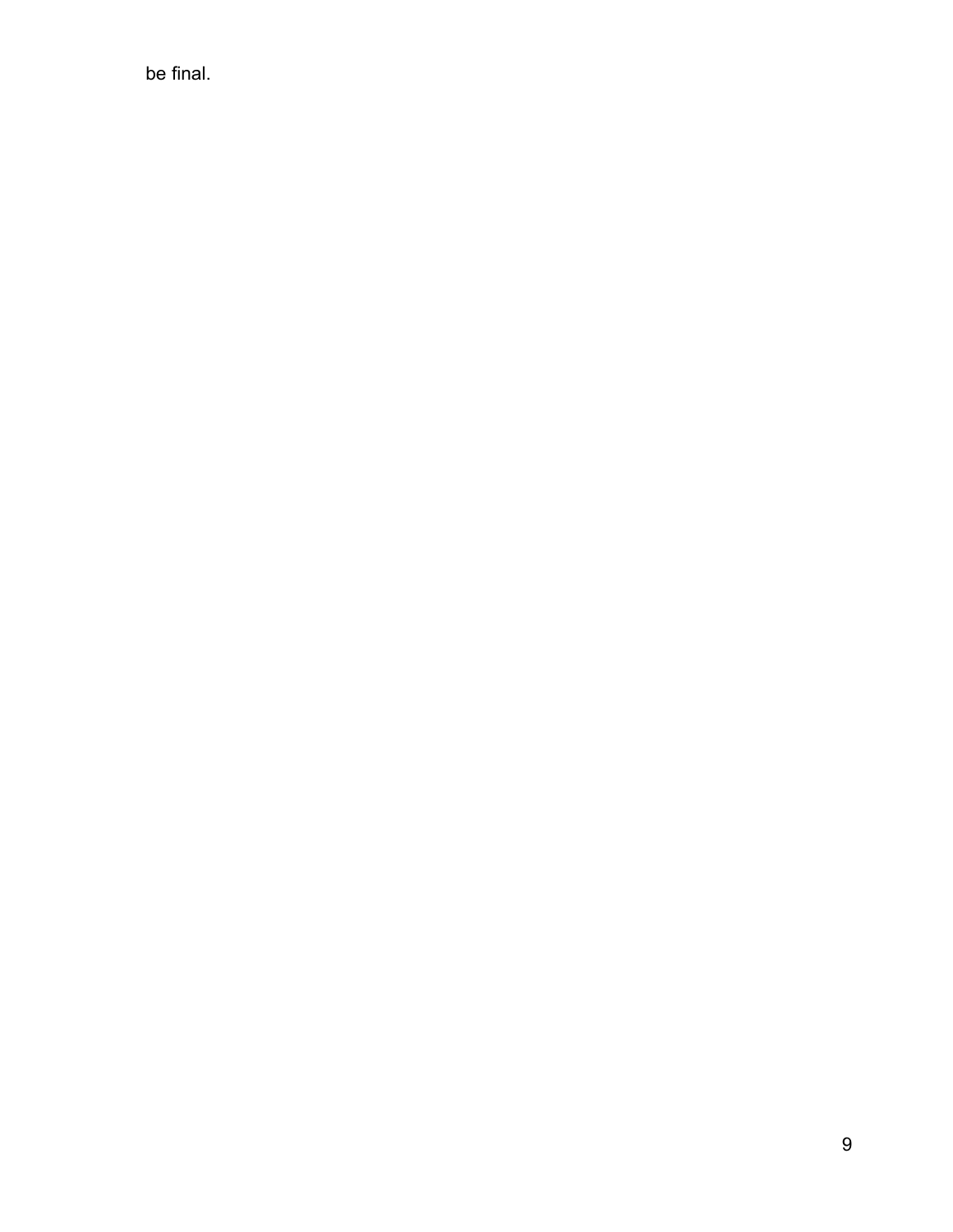

#### Request for Proposal: Roll Call System for Hospitality Workers under the Essential Workers Coalition Project and High Road to Hospitality Project

# 1. Proposal Cover Page

## APPLICANT INFORMATION AND SIGNATURE

### **I.** Applicant Information (indicate N/A for any item not applicable)

| 1.               | Proposer's Name (legal name of<br>entity) |  |
|------------------|-------------------------------------------|--|
| 2.               | Name of Authorized Contact<br>Person      |  |
|                  | <b>Title of Authorized Contact Person</b> |  |
|                  | <b>Phone Number - Contact Person</b>      |  |
|                  | E-Mail - Contact Person                   |  |
| 3.               | <b>Administrative Address</b>             |  |
|                  | <b>Agency Website Address</b>             |  |
| $\overline{4}$ . | <b>Phone Number</b>                       |  |
|                  | <b>TTY Number</b>                         |  |
|                  | <b>Fax Number</b>                         |  |
| 5 <sub>1</sub>   | Federal Tax ID number                     |  |
|                  | <b>State Business License number</b>      |  |
|                  | Certificate of Good Standing -            |  |
|                  | Attach a copy of the certificate if       |  |
|                  | available.                                |  |

## II. Signature

The name, title and signature of an individual authorized to submit the RFP is required below, along with the date of signature.

| $\tilde{\phantom{a}}$<br>Name | . . |
|-------------------------------|-----|
| Title                         |     |
| Signature                     |     |
| <b>Date</b>                   |     |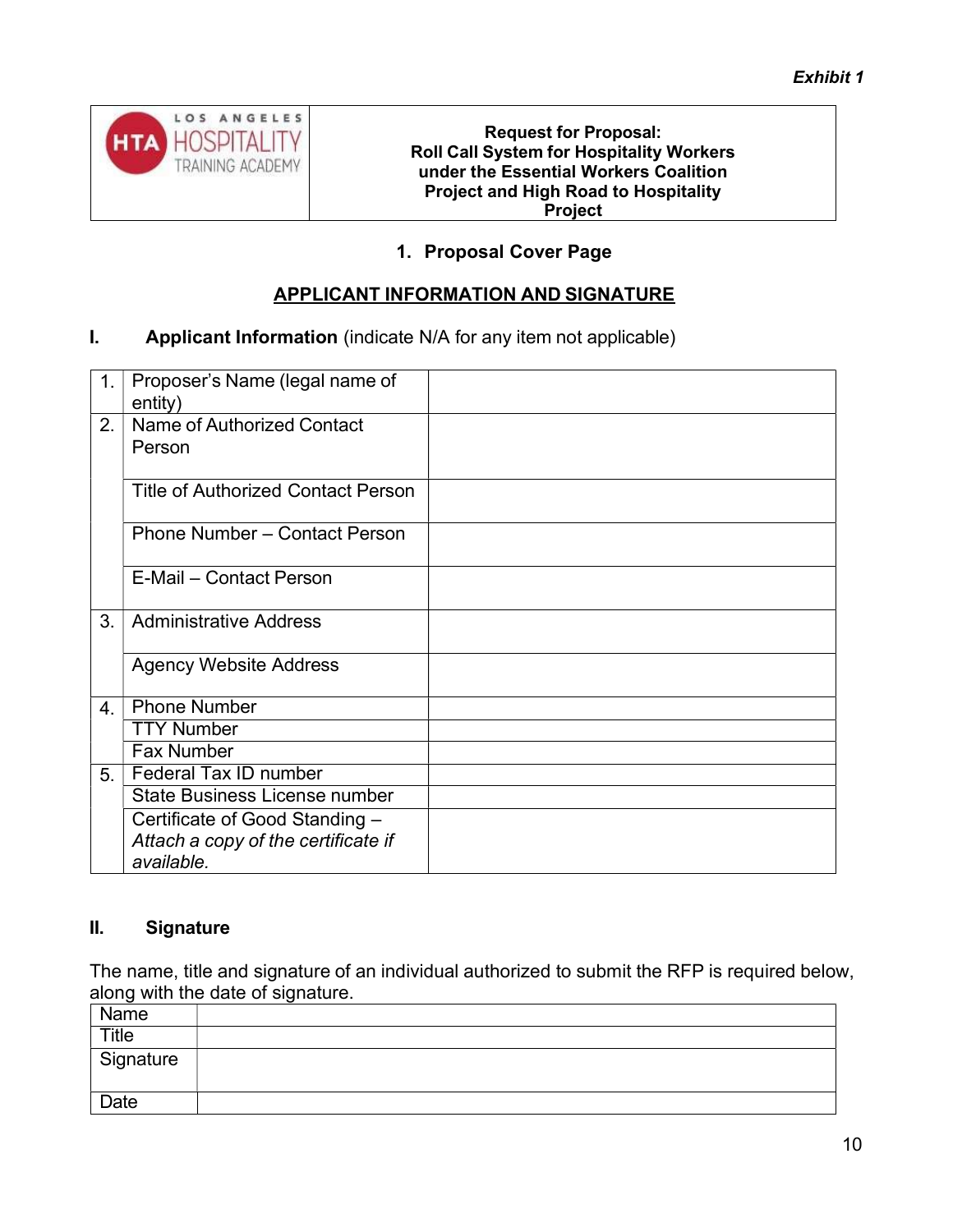

## 2. Proposal Narrative

## EXPERIENCE, QUALIFICATIONS, APPROACH AND TIMEFRAME

### Answer the following 4 questions. Limit your total response to 2 pages, single-spaced, with one-inch margins, and a 12-point Arial font.

- A. Describe your experience and qualifications to design and develop a web-based system to manage roll call processing as part of the HTA's Essential Workers Coalition Project and High Road to Hospitality Project. Describe your approach to the project including discovery and planning. Describe the type and version of technology that you will use for the development and design. State your ability to deliver the requested services within the stated timeframe.
- B. Describe your experience and qualifications to deploy the new website on a hosting server along with supporting functions as part of the HTA's Essential Workers Coalition Project and High Road to Hospitality Project. Describe your approach to the project. State your ability to deliver the requested services within the stated timeframe.
- C. Describe your experience and qualifications to provide training support for successful launch of the Roll Call System as part of the HTA's Essential Workers Coalition Project and High Road to Hospitality Project. Describe your approach to the project. State your ability to deliver the requested services within the stated timeframe.
- D. Describe your experience and qualifications to deliver customer service/trouble shooting support for 150 days following successful launch of the Roll Call System as part of the HTA's Essential Workers Coalition Project and High Road to Hospitality Project. State your ability to deliver the requested services within the stated timeframe.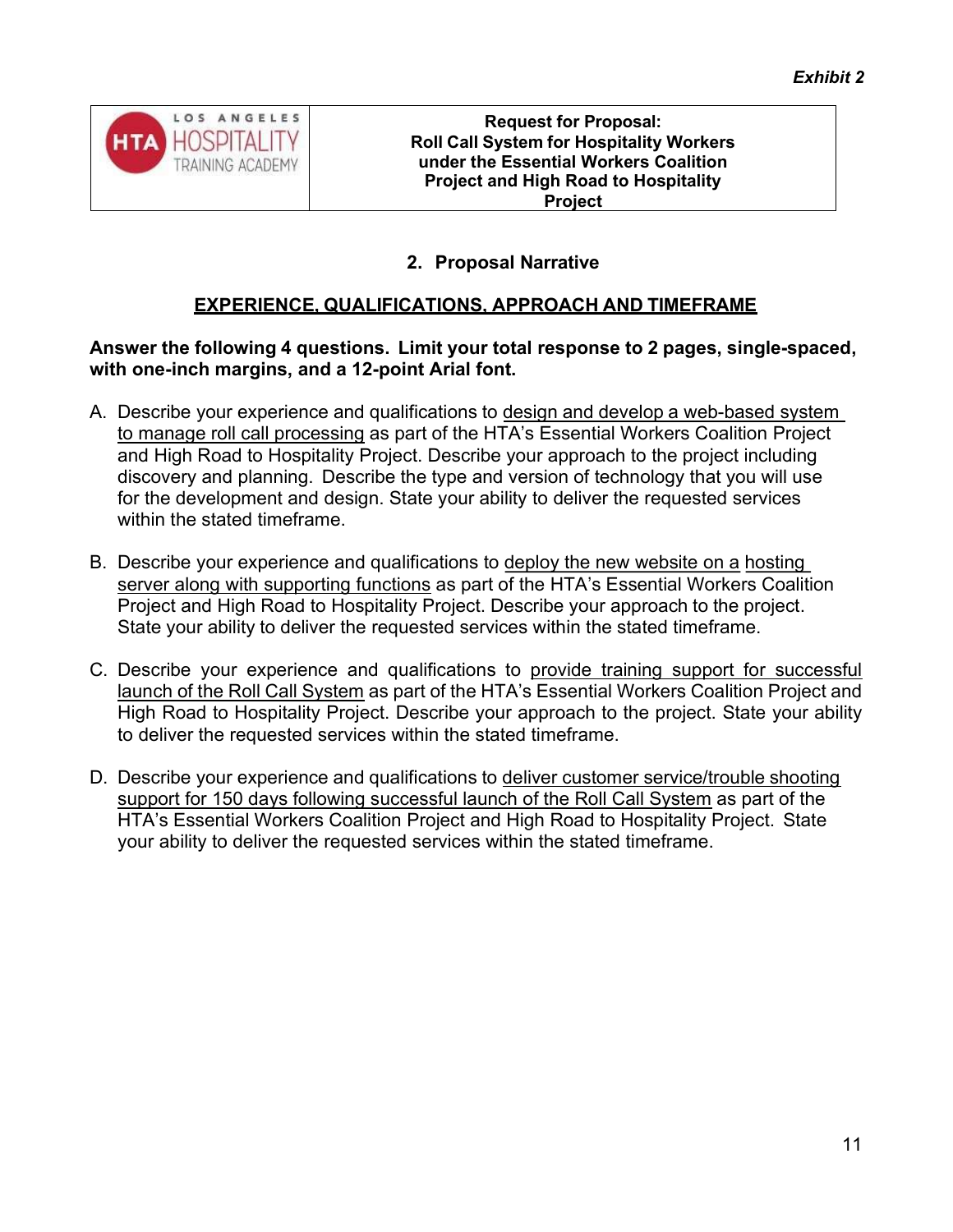

Request for Proposal: Roll Call System for Hospitality Workers under the Essential Workers Coalition Project and High Road to Hospitality Project

# 3. Proposed Fixed Fees

In the table below, indicate the cost of services you propose to deliver the project in its entirety, indicating the total proposed fixed fees in the final row. All costs to successfully run the Roll Call System for the first year must be included in the total proposed fixed fees.

| Design and Develop a Web-Based System to<br><b>Manage Roll Call Processing</b><br>Build in the travel cost for the initial in-person<br>planning meeting at HTA.<br>Separate out the specific costs for public<br>transit integration |  |
|---------------------------------------------------------------------------------------------------------------------------------------------------------------------------------------------------------------------------------------|--|
| Deploy the New Website/Mobile App on a Hosting<br><b>Server along with Supporting Functions</b><br>Build in the hosting cost for the first year.                                                                                      |  |
| <b>Provide Training Support for Successful Launch of</b><br>the Roll Call System<br>Build in the travel cost for the full-day, in-person<br>training at HTA.                                                                          |  |
| <b>Deliver Customer Service/Trouble Shooting Support</b><br>for 150 Days Following Successful Launch of the<br><b>Roll Call System</b>                                                                                                |  |
| <b>TOTAL PROPOSED FIXED FEES</b>                                                                                                                                                                                                      |  |